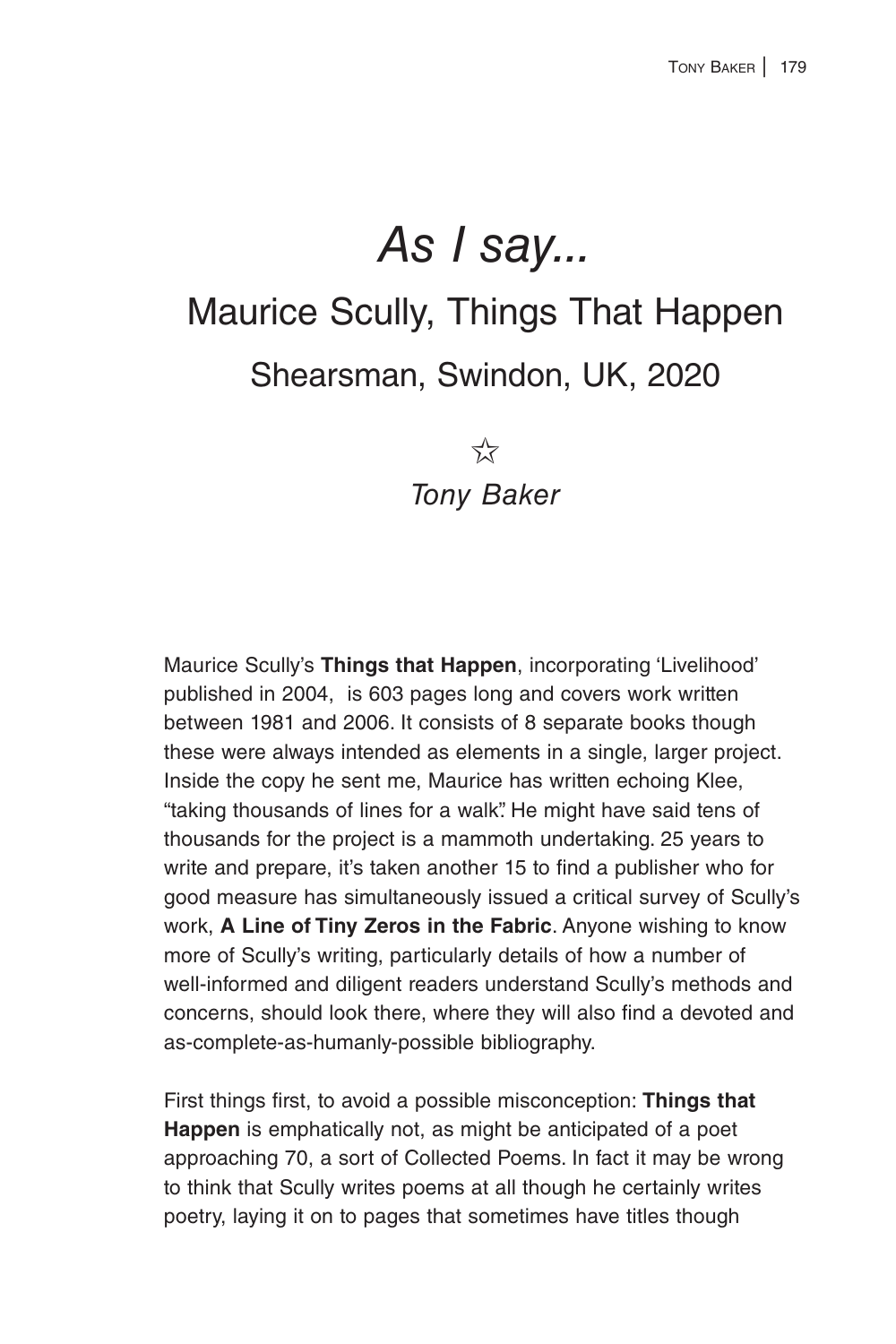these almost never suggest that the poetry occurs as poem-units. They may be bracketed (as if peripheral), recurrent (a great number of pages are headed 'Sonnet' though having no resemblance to anything formally sonnet-like: Responsibility, Steps, In the Music, Fire are all titles repeatedly applied to texts not always for immediately obvious reasons) or non-existent. And just as titles barely indicate a beginning, so 'coda' barely indicates an end. The book provides half a dozen codas to its component parts and ultimately even offers passages headed 'coda coda'. While these may function as additions to preceding passages that have reached a kind of conclusion, they could equally well be thought of as hinges to whatever comes next. Scully's project is implicitly unfinishing and unfinishable. The writing has cadences but not termini. Its matter is daily happenstance and constantly extends through quotation, misquotation, self-quotation, accident, interruption, overflow, over-hearing, echo, musical inklings, repetitions, hesitancies and rearrangements, until it comes to form a labyrinth of numberless carefully constructed instances any one of which, nourished both by the pages that have preceded and by a meticulous attention to present detail, might seem cousin to another. What Scully himself says of Five Freedoms of Movement, the first component of **Things that Happen**, is true of the book's entirety: "Freedoms is constructed as an arrangement of checks and balances not discrete 'poems', a bit like a Calder mobile. The book is the poem."1

Almost anyone who writes anything about Scully's work eventually comes up with a word like 'labyrinth' to describe it: web, lattice, threads, weave, mesh, constellation, net, complex tissue, mycelium, reticle, trellis... The further we advance into the book, the more each page comes to resemble a dot in a matrix that it's impossible to step back to view. We read from within the poetry's architecture. We can't know exactly where we are in it because the poetry's site is itself partially a terra incognita into which the poet himself is advancing. Or how else is such a passage as this to be read ?

## **To The**

Ten thousand intent at desk the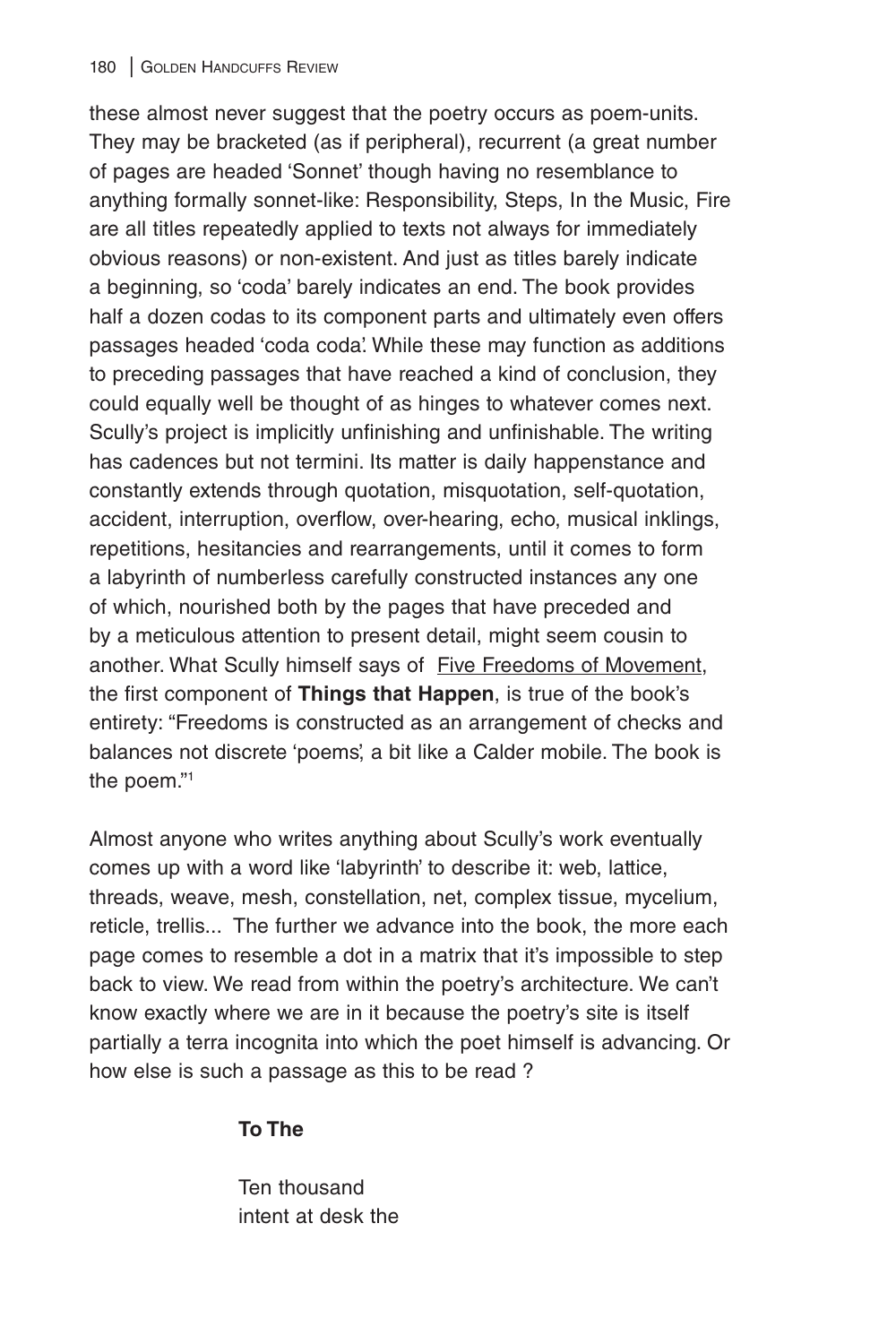in stopped swirl the ten thousand things that convene shine escape intermittent material in a pipe that & that dying out. Half a walnut a shell.

Whereat the root music of the unpat threads means to/ then but/

This is all that p.371 of **Things that Happen** offers: an apparently intermittent material that stops and starts and swirls, ending with four lines, three of which seem to be wilfully severed. The heading – can this be called a title ? – deliberately denies the reader an object. 'Ten thousand' might follow logically but then we're given no noun; the promise of clarification is renewed by the fourth line but the only concrete detail we get is 'a pipe' (are we listening to air-locks in a heating system ?) and an inexplicable piece of nutshell (an object on the desk in line 2 ?). Then what on earth is 'unpat' (is it 'unpatterned' with two syllables lopped off ?); and what are we supposed to do with 'then but/'?

Strategies of interruption and incompletion, denied fulfilment, diverted or dismantled grammar are sufficiently familiar that it's hardly bewildering to find them in a poet of Scully's generation. I think these are inappropriate terms however to describe his method here. He's not offering a poetry of dislocations but rather the reverse- *relocating* poetry on the site that is closest to hand, right here, right now. Indeed lines 5 and 6 tell us explicitly what the text is focussed on, ie. "things that convene/ shine escape", all ten thousand or more of them, which he omits from the title so that one or two of their vast number can happen *within* the poem. A detail comes into focus, shines, escapes. The fragment of walnut shell occurs as a sort of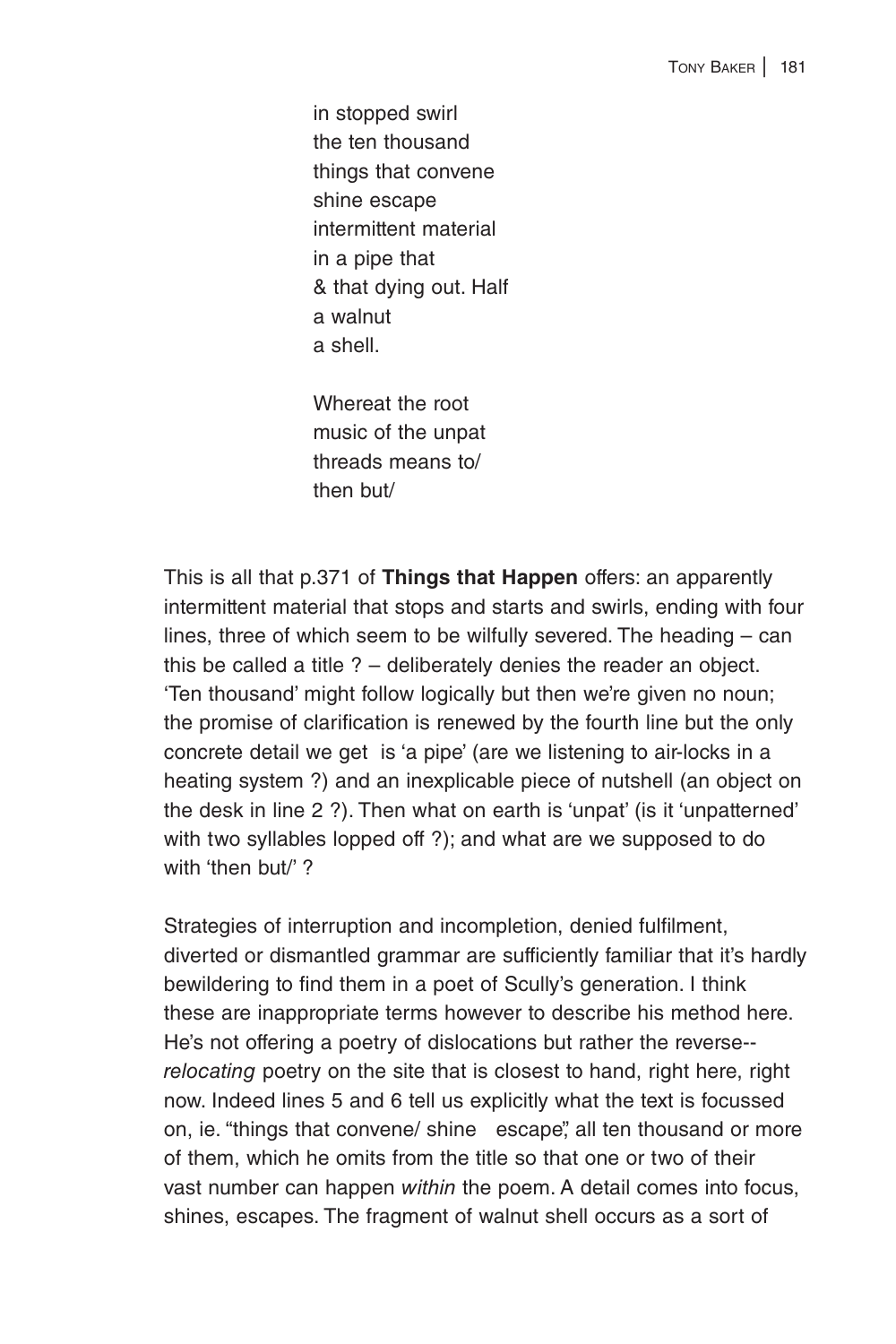momentary evidence, mounted in the poem's music. If you were to read the last four lines as if built simply on strategies of disruption, you would have to overlook the tightness of the musical structure: 'unpat' occurs as one beat in the pulse that runs through 'whereat/ root/unpat/but'. And you would also have to ignore that 'whereat', an unexpectedly formal word in context, suggests that something will happen next – that some new things may be about to convene – only to have the possibility escape in the uncertain shine of 'unpat'. So the poem is both noun and verb: it names and it enacts simultaneously. It corresponds to the intention Scully describes in an interview "not to write an autobiography, not to sketch a hero and edit amazing events, but to interact with the world... Not to meditate on the world, but to be *in* it."<sup>2</sup>

This is surely one reason for Scully's often stated dislike of simile. Implying that something is *like* something else distances it from the immediate world: rather than interact, it counteracts by apposing a parallel. At its most literal, 'things that happen', is a statement of fact. Reader, open this book and you can hope to find things happening – a Tinguely exhibiton in which the role of the clanking, clanging, ringing, singing complex of machinery is taken by words. Kit Fryatt has explained that 'things that happen' in fact "distantly alludes [to a speech in which] Celan spoke of the effects of the Holocaust upon language: 'It passed through and gave back no words for that which happened; yet it passed through all this happening.""<sup>3</sup> Celan's bleakly incontrovertible suggestion is that some events, however words may probe them, are beyond their scope: they can propose nothing meaningfully commensurate to what indubitably happens. Fryatt rightly remarks that "the imprecision of [Scully's] allusion is calculated to avoid appropriation of Celan's suffering and that of European Jews, while it quietly draws attention to everyday enormity". And, it might be added, it allows Scully's title to contrast with the phrase used by Celan in confronting a very different historical and cultural circumstance. In recent decades Scully has made his poetry in a reconstructed, unheated, sinking shed, a few paces from his house at the bottom of the garden, surrounded by papers and books, hearing birds and sometimes a dripping roof. The dimensions are utterly different. The rescaling of 'everday enormity' (an exact phrase) is a permission: in Scully's world, resonances from what happens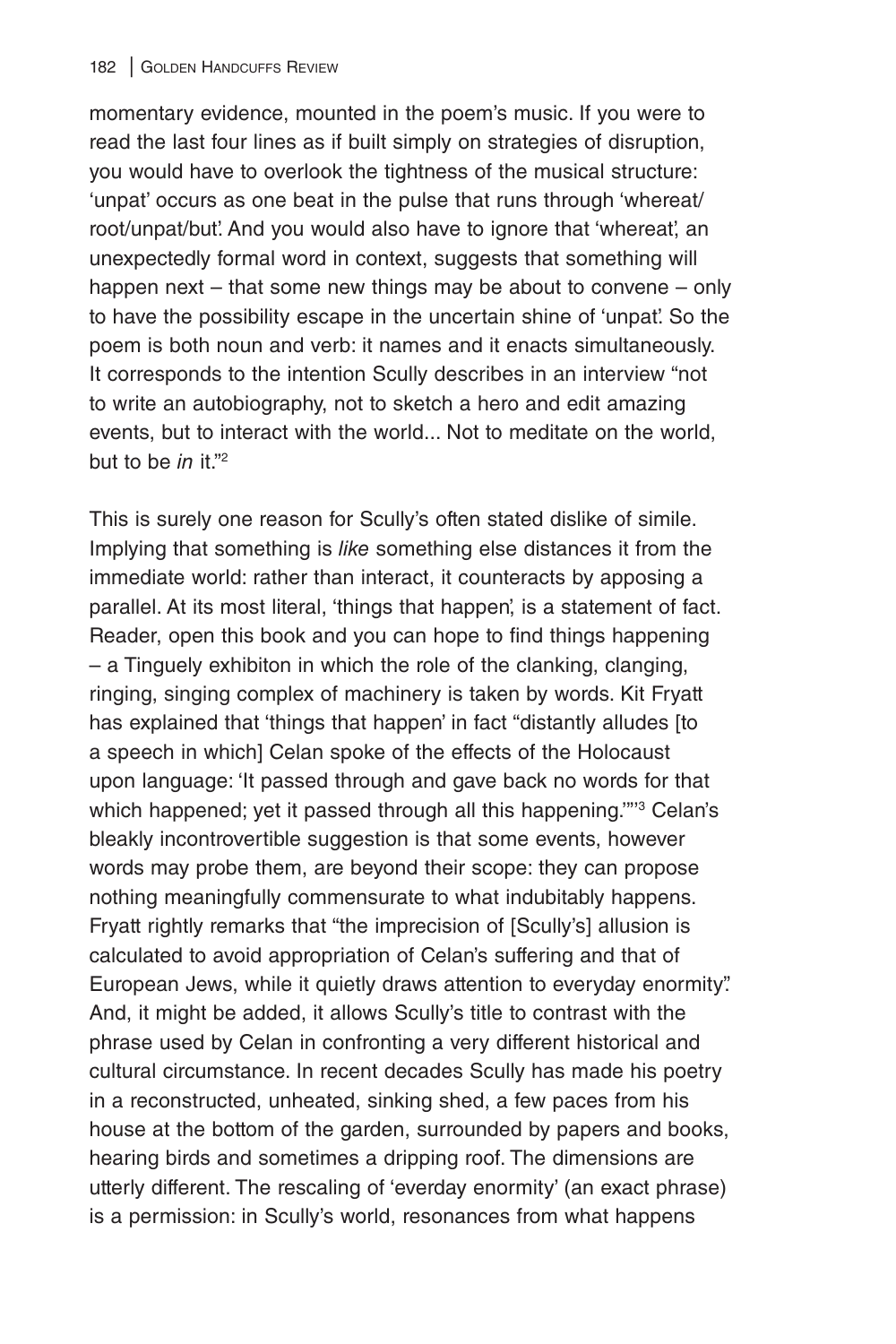don't strike the walls of the sort of anechoic chamber that Celan had to listen to, and so are not necessarily stripped of the possibility of equivalent words.

But the reading of 'To The' above is misleadingly incomplete. Only in a limited sense is the detail of the walnut shell, for instance, 'momentary evidence'. Why, we could ask, this detail and not any of the other nine thousand nine hundred and ninety nine ? If it's an arbitrary choice, is that sufficient reason to include it ? If it's there to root the text in detail, wouldn't any detail do ? Scully however is way too careful to be arbitrary: if his work sounds informal it's never casual. Amongst the pages that precede 'To The' is this passage:

> listeners there are & steady hey but

 cohere? Go there look: hanker after people or a

 god or a blinding pattern one of the

 smallest birds in the world its nest the size

 of half a walnut shell built to such

 deft such delicate these feathers leaves even telltale

 flower-petals moss hair feet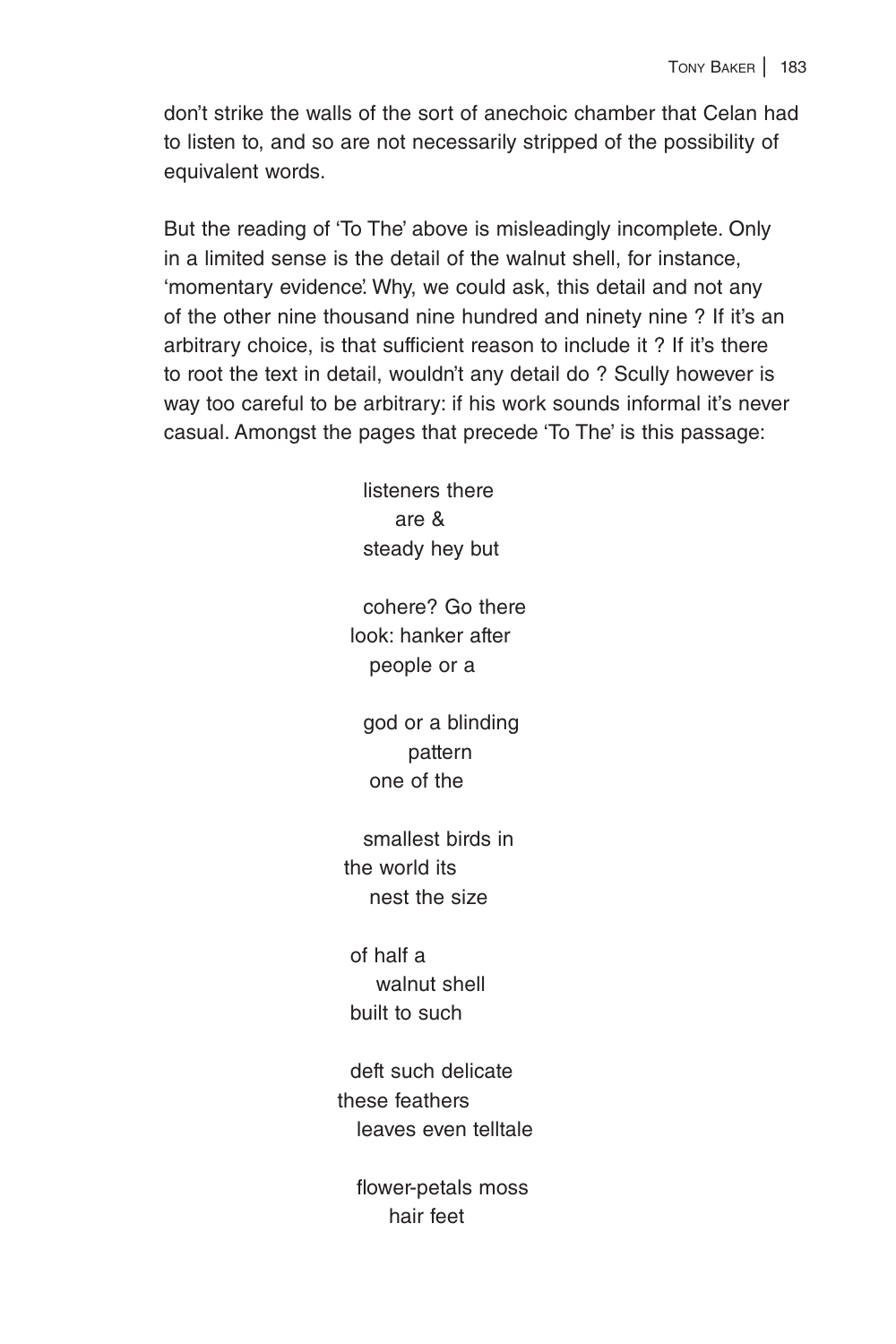bill spider-thread

 weaving or the bird's own saliva together or both (364)

The 'half a walnut shell' in 'To The' migrated from these lovely flitting rhythms to be woven into the later page as a flower motif might in the border of a renaissance tapestry (the same motif in fact occurs a number of times in the book). It starts life as a measure for the size of a bird's nest, while in the later passage the nest has gone, leaving the shell an autonomous detail. If we hear the echo, 'To The' can be read as a structure whose thin and fragmentary fibres hold together according to the poet's skill as a music-weaver of in-gathered matter in the same way that the nest depends on the bird's skill as a sticker-together of feathers, flowers, moss etc.. The nutshell is neither an arbitrary detail nor a forced intruder but one of the many motivic spider-threads - the 'tiny multiple/ rivetings' (366) - that hold the book's web in place, one instance of an essential and recurrent technique. And if you look carefully you see the second appearance of the shell isn't actually one detail at all, but two: the text says 'a walnut/ a shell'. That added determiner creates a rhythm whose staccato cadence makes the 'dying out' in the text into a thing that can actually be heard happening-- an occurrence in a new context as much as a recurrence.

Any technique of course can sometimes fail to function. If stuck when working on a text Scully has what he calls his 'Secret-Emergency-Procedure-In-A-Fix' method which consists of

> recording the work, then listening to it, super-attentively, in the dark, as a critical, somewhat sympathetic, *impossibly* knowing stranger. This must be used very sparingly and with great concentration or it loses effect. Then revise and sculpt and work to keep the evanescent growing shape in your mind as you go. You don't quite know where you're going of course. To know that would be death to the vitality of the work.4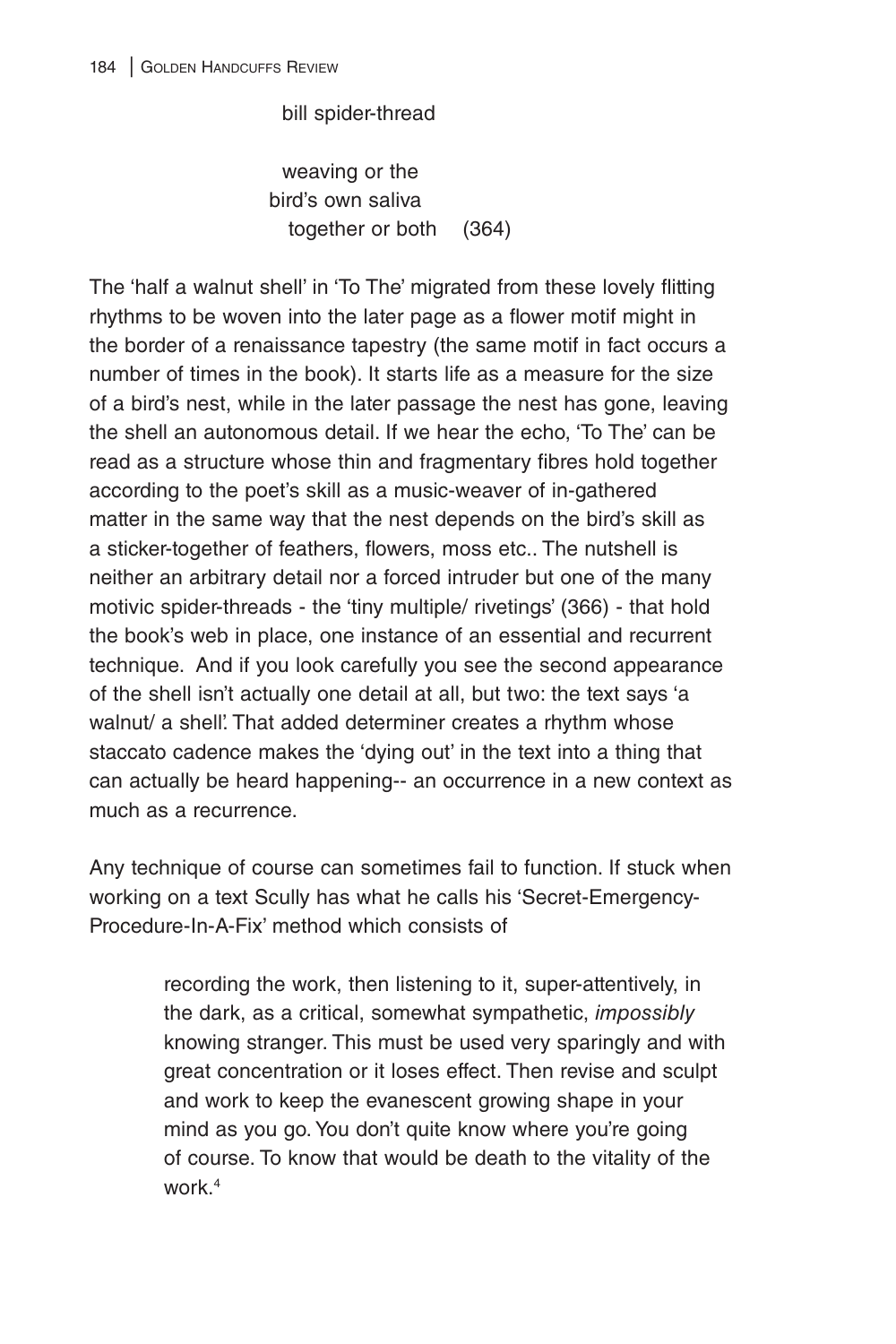What I find fascinating here is how, to get out of a fix, Scully puts himself in the position of a reader – specifically a *listener* – in order to free himself to work on the text as the bird works on the growing shape of its nest. He attends to it in the way he might reasonably hope a well-disposed reader would coming to it for the first time. This bears directly on the 'listeners there/ are' passage, for in evoking the bird's work Scully tells us something about how he hopes all the different strands of his poetry not only can be made to hold together, but can be recognised by the reader as they do so. He is in fact specifically responding here to Ezra Pound who in his later years came to feel that he had failed to find coherence in the Cantos – "I am not a demigod,/ I cannot make it cohere" – and consequently had made a 'mess' of his life's work. Its threads wouldn't come together in the radiance of the sort of blinding pattern he imagined Herakles envisioning - "SPLENDOUR, it all coheres" - as he approaches death. To which Scully seems to rejoin, *hang on EP, that's way over the top, demi-gods? blinding patterns? what do you want those for when you've got listeners and the example of one of earth's tiniest birds. Take a look: these are all the elements anyone needs for things to cohere if you're super-attentive.* And to make sure we don't miss the point, the passage ends

> their eggs even their eggs themselves stuck down fast

 against gales one flat yes precision

 stuck down fast and the contract of the contract of the contract of the contract of the contract of the contract of the c

This is example rather than metaphor: the method isn't *like* the bird's, it *is* the bird's, adapted to purpose. A gramme or two of bird can secure its eggs in a filigree structure against the wild elements by making a precise coherence of its fibres and filaments: the poet applies the same method to make aligned words cohere. I'd love to add an etymology that derived *coherence* from *co-here*, "co" meaning to bring together (a cooperation - for example, between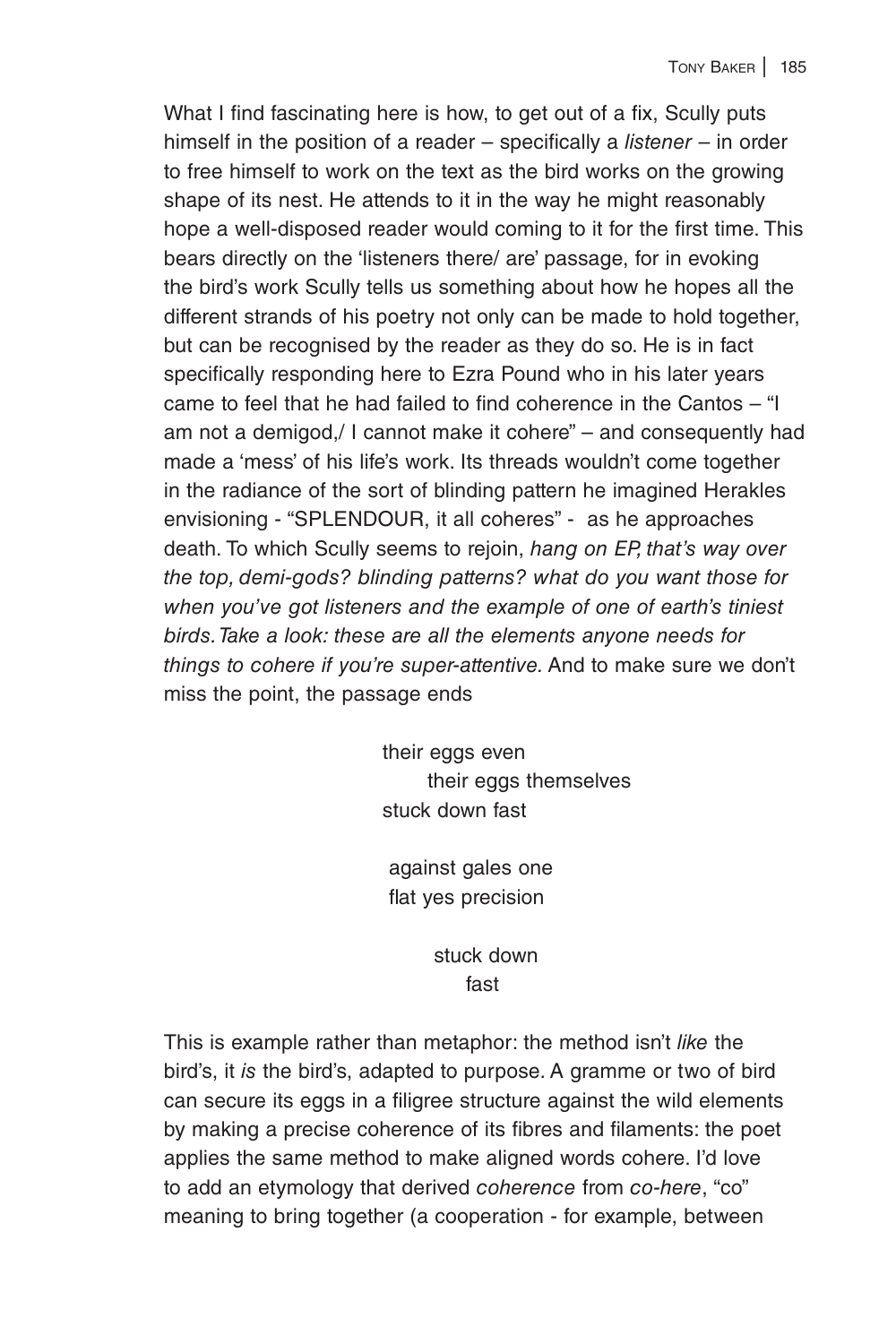reader and writer via a page) plus "here" meaning exactly what it says (here and now). Alas, it would be completely spurious though the word's original meaning in Latin, 'to stick together', is close to what adhere now means. And Adherence is the title of the section of Livelihood where these passages first appeared. Would it be any more reasonable to propose that for all its apparently disrupted surface, 'To The' holds together because we - *if* we – can *adhere* to it and to the poet's attention in 'sticking it' together... ?5

\*

It would be wrong to give the impression that the texture of 'To The' however is any more than one of many textures in the book. Whilst the writing may seek coherence in the weave of its threads, often these aren't disruptive or fragmented at all. Scully is essentially a lyric poet of great and sometimes simple grace.

> Dandelion & daisy begin. Soon a sweetish whiff of wallflower and walks past the Ashtown Tin Box Factory

down to the pouring canal.

These words are the last in the book. There's a subtle mastery of rhythm and sound here (compare the contrasting speeds of the last 2 lines), of alliteration (the 'd's of line 1, 's's of line 2, 'w's of lines 2 & 3, 't's of line 4 and more remotely the 'p's of lines 4 & 5) and detail (how the 'Ashtown Tin Box Factory' undoes what might be assimilated as pastoral; or how 'Soon' does the same by tying the lines to an implied moment not a general sentiment), that could only be managed by a poet long familiar with his craft. Indeed the way the five lines pivot around the deliberately placed repeated syllable 'wall-/wal-' brings to mind the way the syllable '-land' structures the celebrated mediaeval lyric 'Icham of Irlaunde/ Ant of the holy londe/ Of Irlaunde', whilst the interlacing of vowels and consonants both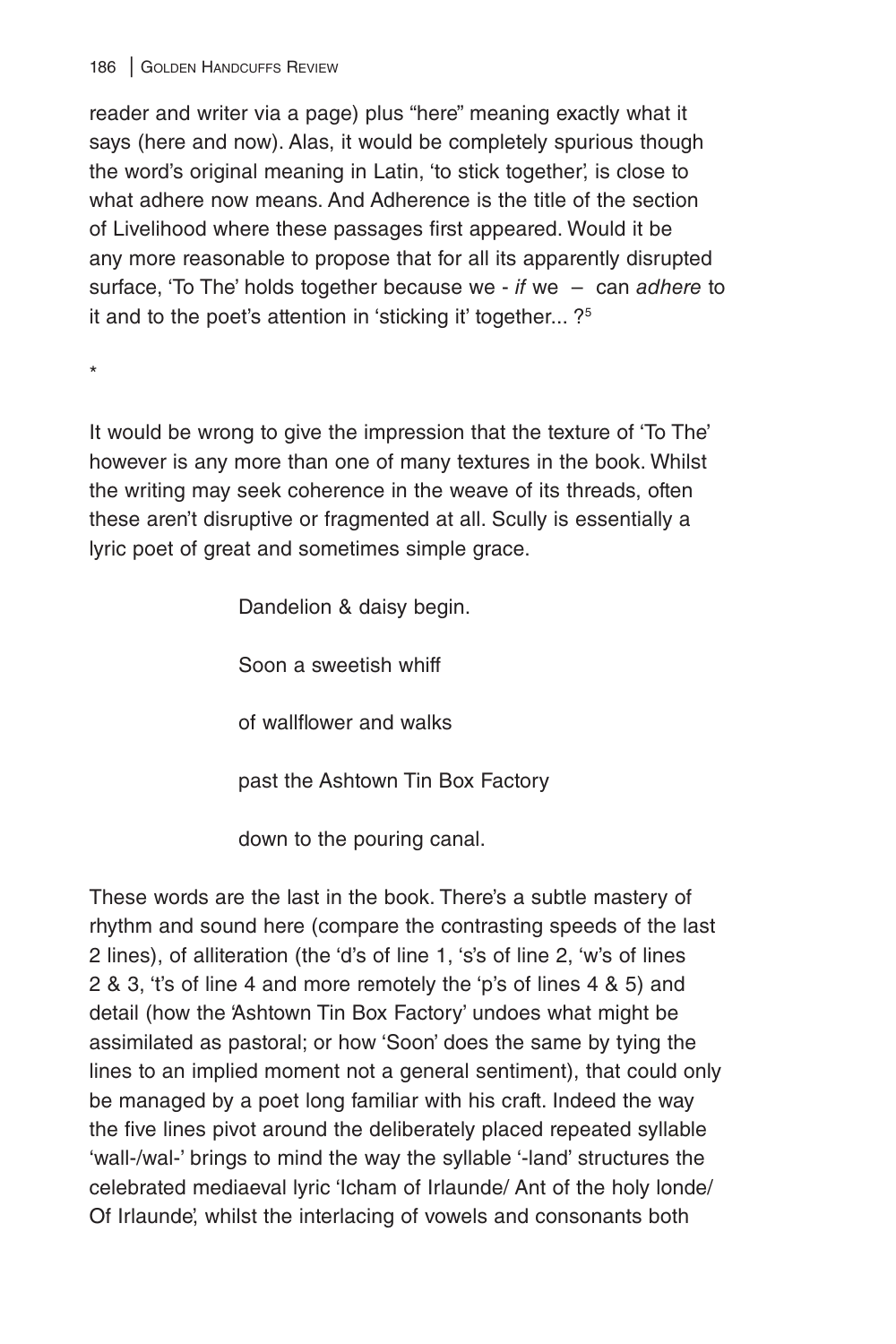for contrast and echo seems as intricately worked as Bunting's 'a thrush in the syringa sings'<sup>6</sup> Scully's first line actually has a first word that contains 4 varied vowel-sounds and three out of four words that repeat a vowel (-de, -sy, be-), an alliteration and an internal rhyme ('and'). Placed on the last page of the book with its image of the water-pouring canal, the text gives us a brief musical wonder that articulates onward flow as an image for writing that evolves from the fluidity of what daily happens. For the record we also have another of those 'multiple rivetings' on which the volume's coherence so much relies: 493 pages earlier – and as the texts are roughly chronological, perhaps two and a half decades earlier also – is a page that ends

> a flower incongruous in concrete by a gate where dogs piss marking off a mate or a place where/ a wallflower & a sweetish whiff .(90)

\*

Over the years Maurice has frequently sent me work in typescript prior to publication. From time to time a package would arrive in the mails with a set of bound photocopies always in the same format, black plastic slide-binder, A4, often the same typewriter. A greeting, a short pithy message. Sometimes a tiny piece of information that illuminated a detail of the text.<sup>7</sup> Always simple, always goodhumoured. As a result most of the writing that went into *Livelihood*, and ultimately **Things that Happen**, arrived piecemeal and was read as if complete in itself. The emerging architecture of a larger structure, never entirely graspable in any case, more or less escaped me. Scully has a mesmerising capacity to choose ordinary words, to a large degree words that anyone could find themselves saying, and by cleaning off their edges and exactly composing their syllables, transform them from roadstone into fresh-washed pebbles. It was this brilliance extracted from the everyday that I enjoyed on the days when the typecripts turned up. To encounter Scully's words for the first time is to be handed "a way into [a] delicate fossilmusic... that won't leave/ my daren't my ear alone" (347), that tiny hiccup of perception enacting the music's tenacity. Consider the marimbas here for instance: "A monkey's grassblade trickily siphoning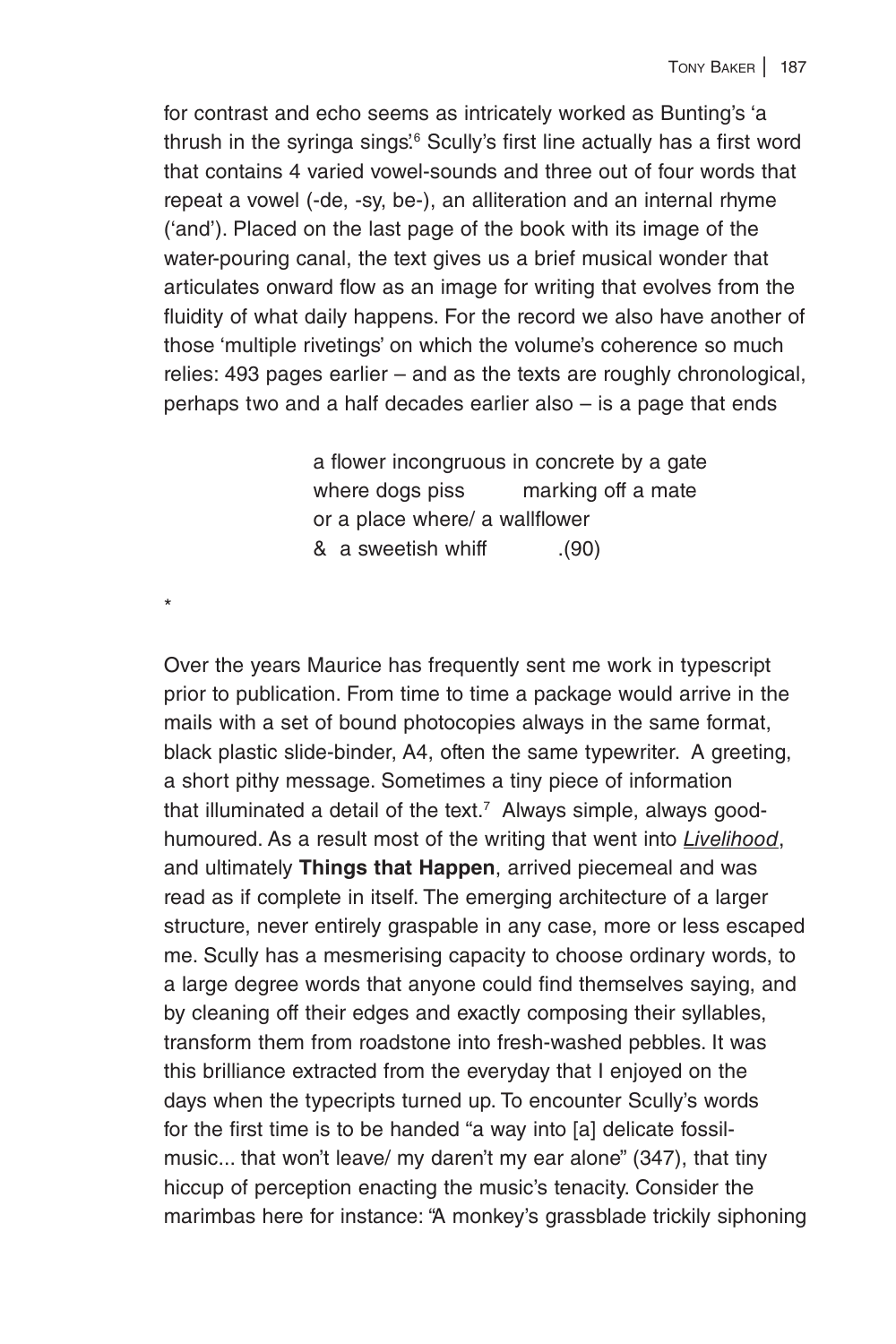living nibblets/ from an anthill..." (that's a real monkey in the real Matabeleland) (156). The voice speaks from *within* the world, immediate, uncontrived to the point that it can shift from something like child's play to quick-witted self-irony and the gear-change is barely noticeable:

> I thought I could hear a leaf...

> > ...land

on my page-

top here on my table-top bid bead bed bod then/ then delete that oh

just another born-again quietist waiting to bite back (406)

Above all, reading the typescripts, the writing seemed audible. These were words that were being said, part of a conversation in which I could imagine even the page itself listening should anyone, or anything, choose to reply. The pages often do in fact transcribe Scully in a kind of conversation with himself, but in such a way that the reader is just as much the one spoken to. At times it's quite explicit:

an

exciting science of slicing clutter from your life can be... I call it *poetry*. & you? well, let's work together...

 ...Art, Wine, Committees & Involuntary Spasms. let's - I thought – surely we can discuss this one. (143)

Even the way his lines sometimes compact or cut into one another, hesitate or advance by indirection, seem influenced by the rhythms and patterns of conversation. And Scully is clear about the use he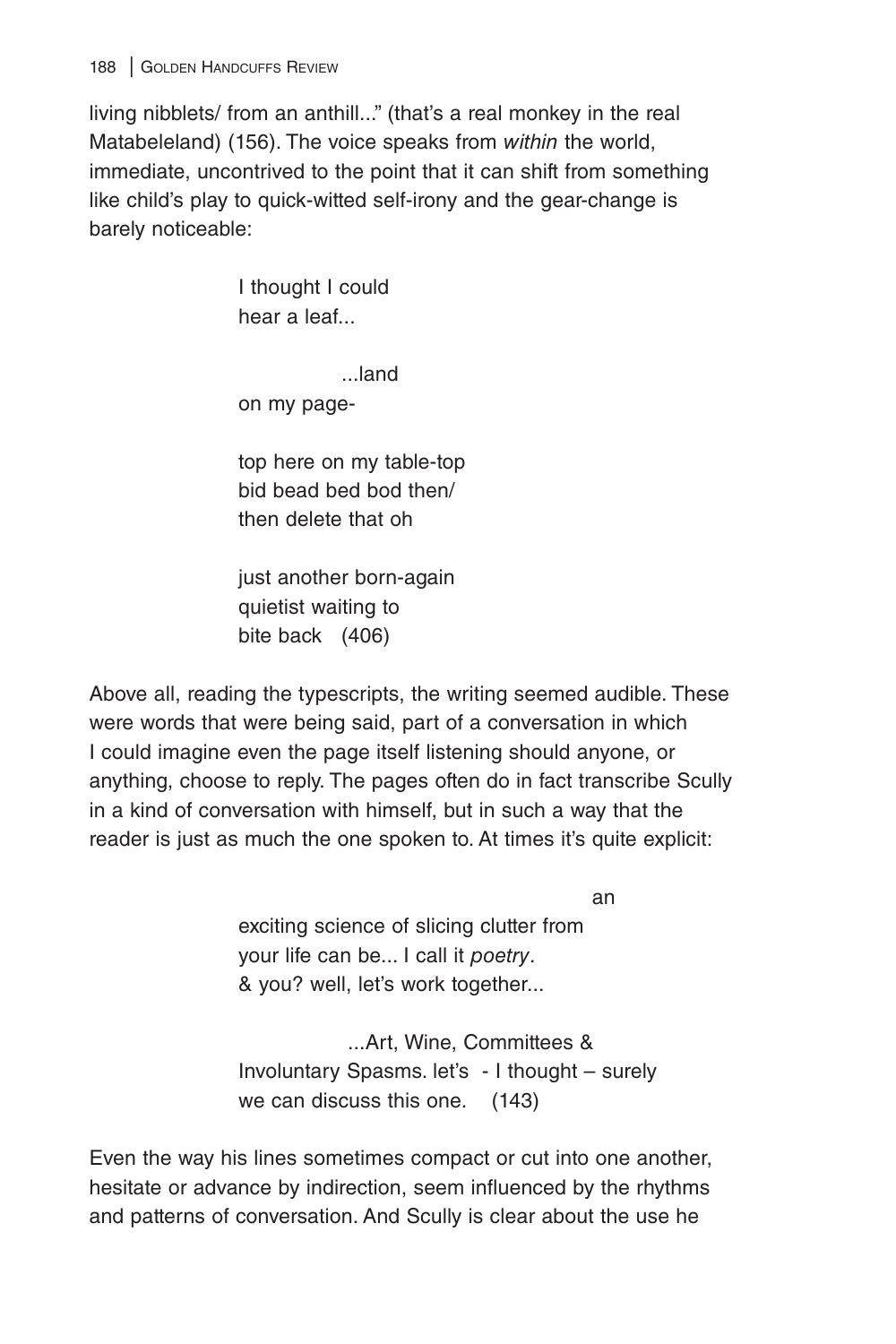makes of talk

learning to follow the way you hear the talk

you will learn to follow the ways you see the talk deployed (283)

As a teacher of English as a foreign language for many years, Scully has lived by listening to others learning to speak an unfamiliar language and he takes the habit with him when he goes down to the shed to write. He practices 'an ache of disciplined listenings over long/ spaces, to make "a this" that is not for sale' (329) and if we get the injunction "Listen to the sound of that" (362) there's no knowing if he talks to himself or us. His emergency-procedure kit for revision involves *listening* with 'great concentration' to his own words as a stranger might, as an outsider entering a conversation. Many pages of **Things That Happen** are filled with the sounds that visit as Scully sits at his desk listening, preparing to write, so what the words subsequently register might be read as a reply to – or a conversation with – all that constitutes ambient noise

> Ambient noise... oh, something wrong there, for me... [I] t's neither ambient nor noise, but the penetrating signature of... everywhere I've lived. All the many houses I've lived in, rooms I've worked in, they've all had their own highly distinctive song, sound. Composed certainly of quite mundane things [...] but in combination, extraordinarily distinctive. Not to privilege human language and stuff it with ego but listen, the poet a contributor not an imperious editor<sup>8</sup>

The pervasive sense of an imagination nurtured by listening and insistently close to the sounds of talk, has a lot to do with why reading **Things That Happen** seems so much like participating in an exchange. As much as the poet is seeking to articulate an interactive relation to the world – a sense "of the world impacting its *itself* on you" (302) – he's also shaping his words as an exchange with the reader in a mirroring of that relation.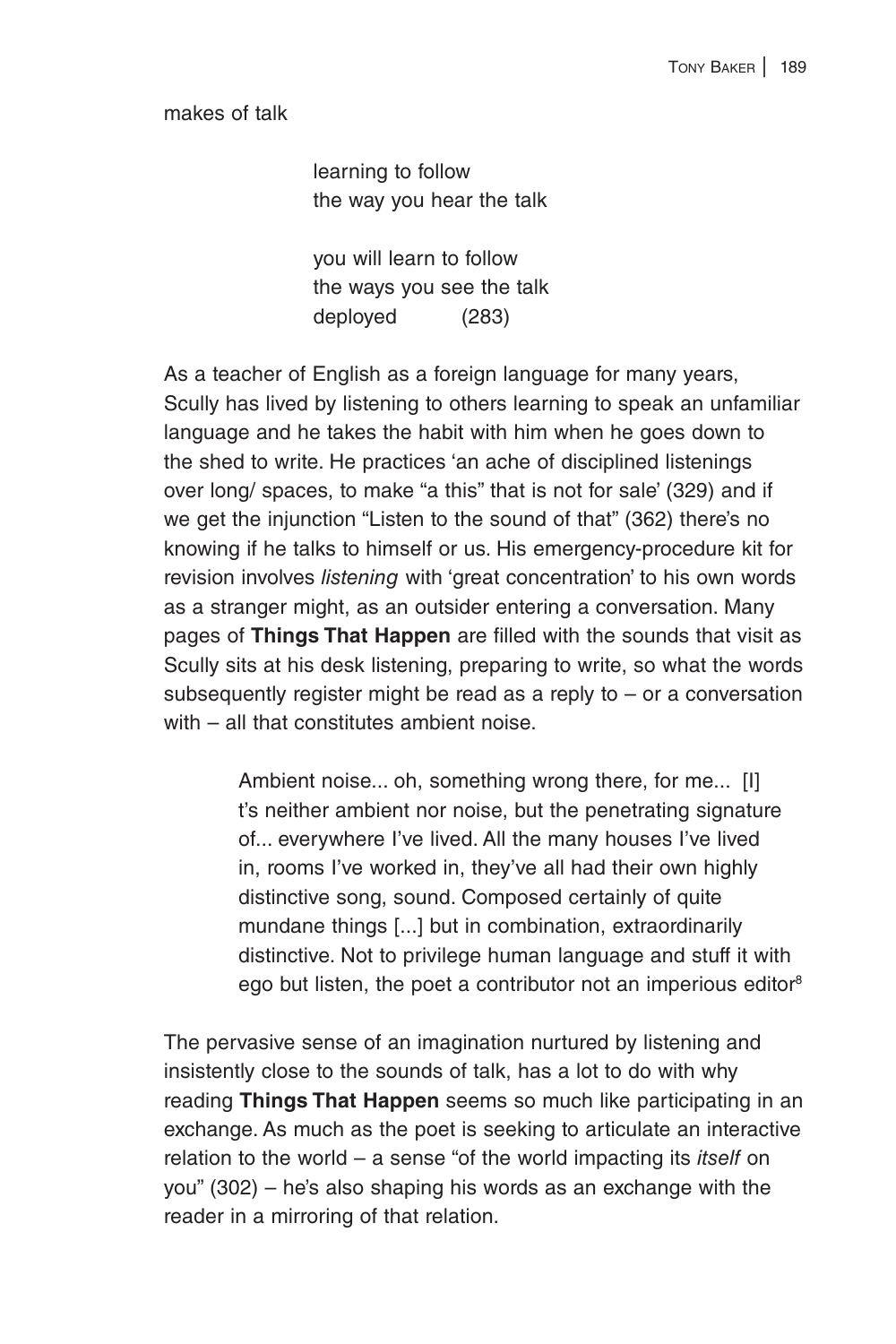\*

And then on one occasion I received a sequence (part of what was eventually published as Tig) that contained these lines:

> I've had quite enough **Creativity**

> > Free Expression, Genius & all that. Quits.

Let's communicate. (562)

This struck me at the time as key, and remains so. The entire six hundred and three pages of **Things That Happen** could be read under its sign. For all the sometimes broken or compressed surfaces of Scully's work (and I've focused disproportionately on that here), he's a poet saying things that he wants to communicate through *speech*-- "...& all that" is spoken before it's written language. His work isn't bolstered by literary or political theory. It doesn't invite decoding. If it jump-cuts and fissures, that's the world in which "information magnifi[ies] to a grainy blur" (329) impacting its multiplicitous "itself" on the words he's using. To misquote William Carlos Williams, Scully gives us 'no ideas but in things that happen', at the speed they happen, although the essential misquote here is that Williams, as is usually overlooked, insisted on preceding his words with 'Say it' (sometimes with added exclamation mark). He "wanted to write a poem/ that you could understand. For what good is it to me/ if you can't understand it ?'" but the contract needed the reader's signature: "but you've got to try hard"<sup>9</sup> No conversation ever goes far without alert listening. Creativity, Free Expression, Genius etc. are impertinent to what poetry communicates if it means that the "this" of it is somehow uniquely rooted in the poet. Talent at the point of sale. No, please, quits, let's talk it over rather than that. Communication isn't a one-way telling. It's a connection made over sought-for common ground.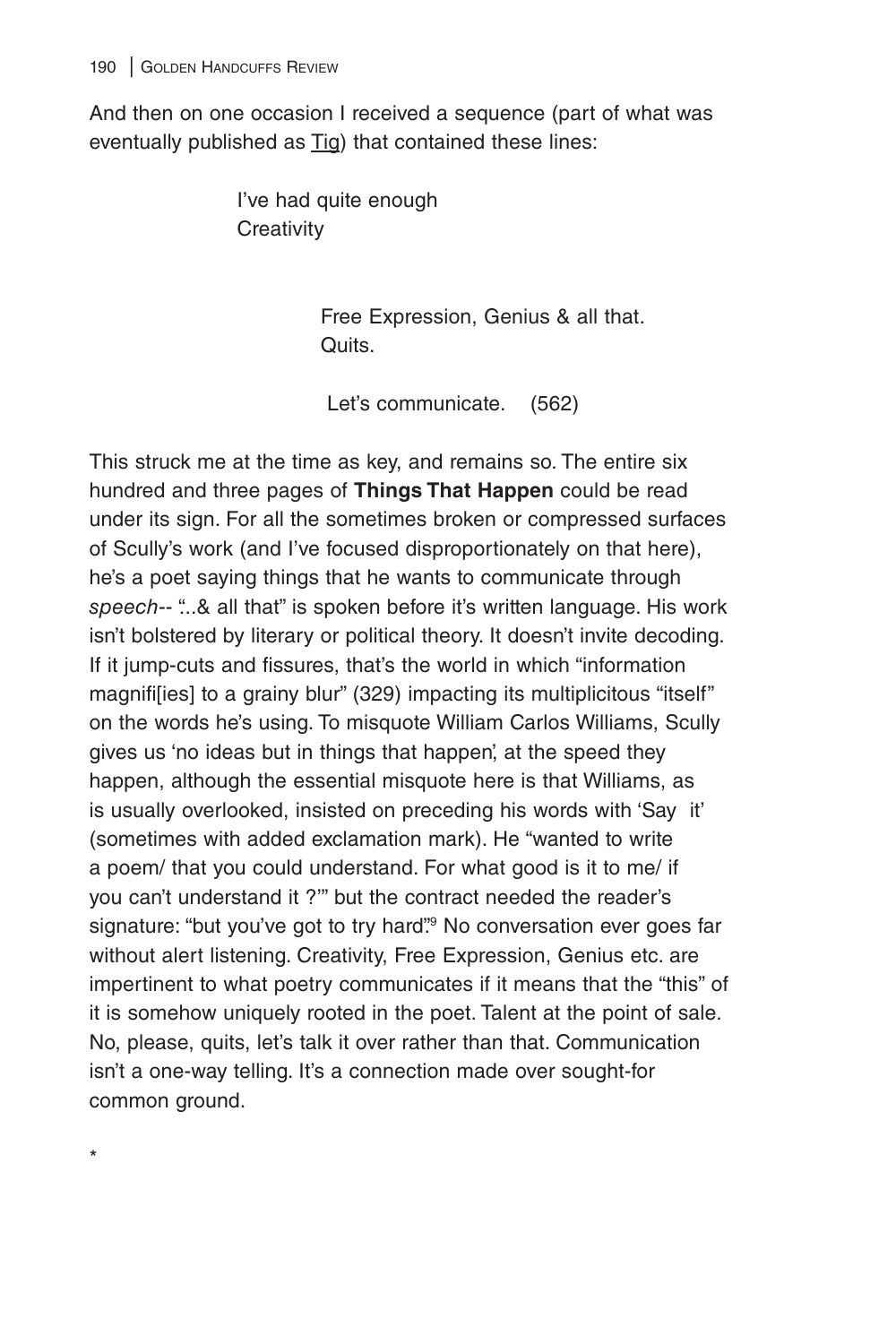If we *say* his work, I think it's impossible to miss that Scully is an oral poet (the cd issued in 2000 on which he reads with Randolph Healey is called *Mouthpuller* for good reason). In this sense it's hard to understand why Scully isn't more widely known in his native country for Irish literature is full of writing propelled by an instinctive orality. Joyce and Beckett wrote pages of talk, Jack B Yeats wrote 'talking novels', Flann O'Brien also, under such a crowd of pseudonyms they could talk amongst themselves. Colm Toibin considers "the greatest novel in the Irish language" to be Cré na Cille by Mairtin O Cadhain, a work composed entirely of dialogue in a Connemara dialect. Wilde wrote plays, novels poems yet is known principally for things culled from his texts and appropriated to his voice as 'quotations'- things *said*. And where orality matters it can only thrive if it meets a willingness to listen. Stories  $-$  or poetry  $-$  are a relation, both in the sense of 'a narrative' and 'a relationship'. They add up afresh with each retelling: they require the mouth and the ears to pull them into shape. They implicate an audience.

There's a story that tells how Joyce and Beckett once shared a taxi in Paris and having passed the journey in complete silence, parted company remarking that it had been good to talk. That may be an unconvincing witness to actual events but is clearly true as story. The proof would be in the telling, in what mouths and ears do with the evidence as it's passed on. **Things That Happen** is a testament to decades of patient work, a telling of poetry made from – *in* – circumstances as they pass through. Its musical fabric is traced by a voice that listens to a world in which the passage of what happens gives back words as quantum resonances. I don't think Scully is claiming that such words will always be heard, merely that consistent and dedicated attention may attune the ear to their availability. But only if both poet and reader know how to listen and hear what's said.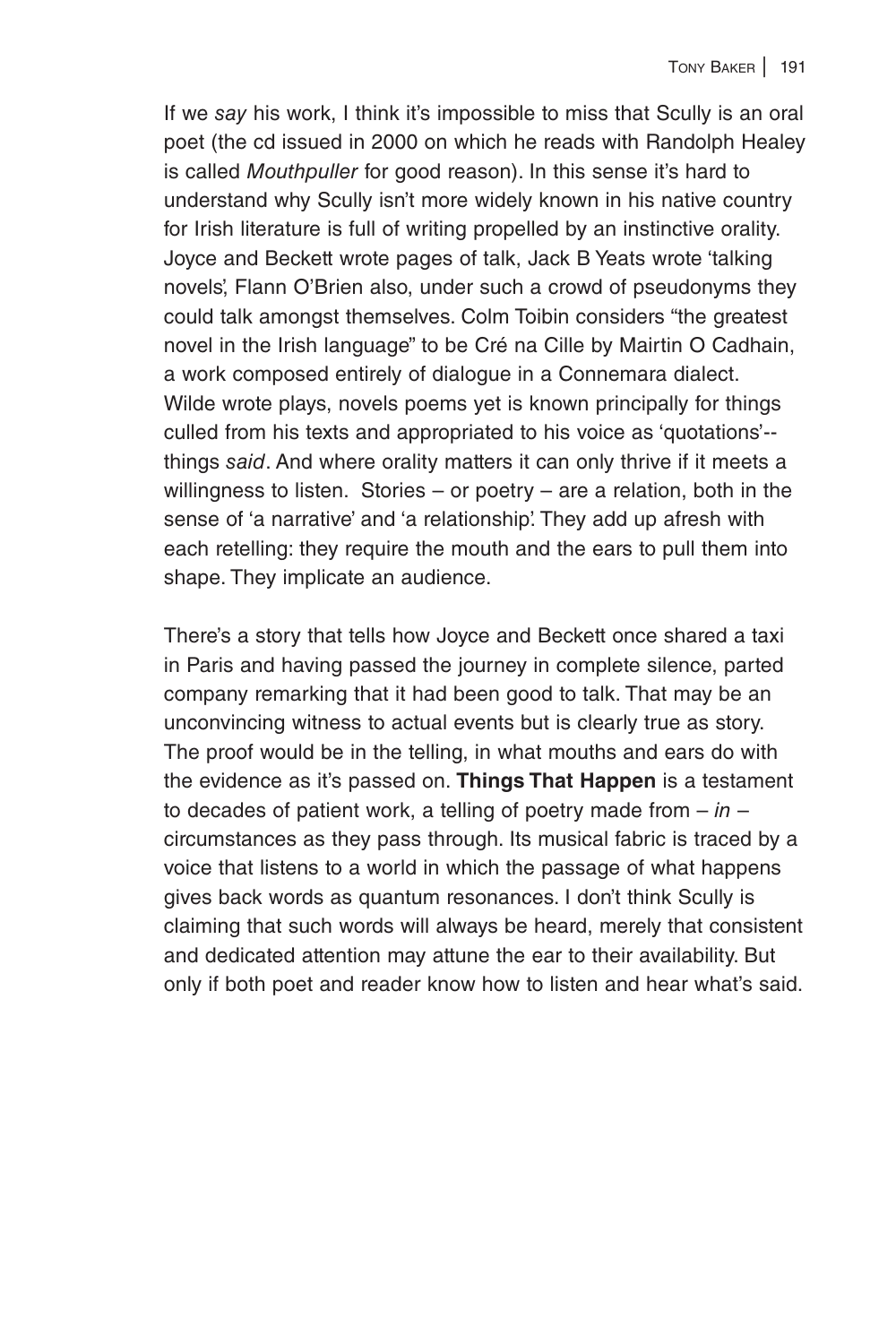to recapture details

before yr decision

just as they were exactly so is not possible

after yr decision

it was perhaps the best thing possible in the circumstances.

that "now" can mean

nothing. as I say... (59)